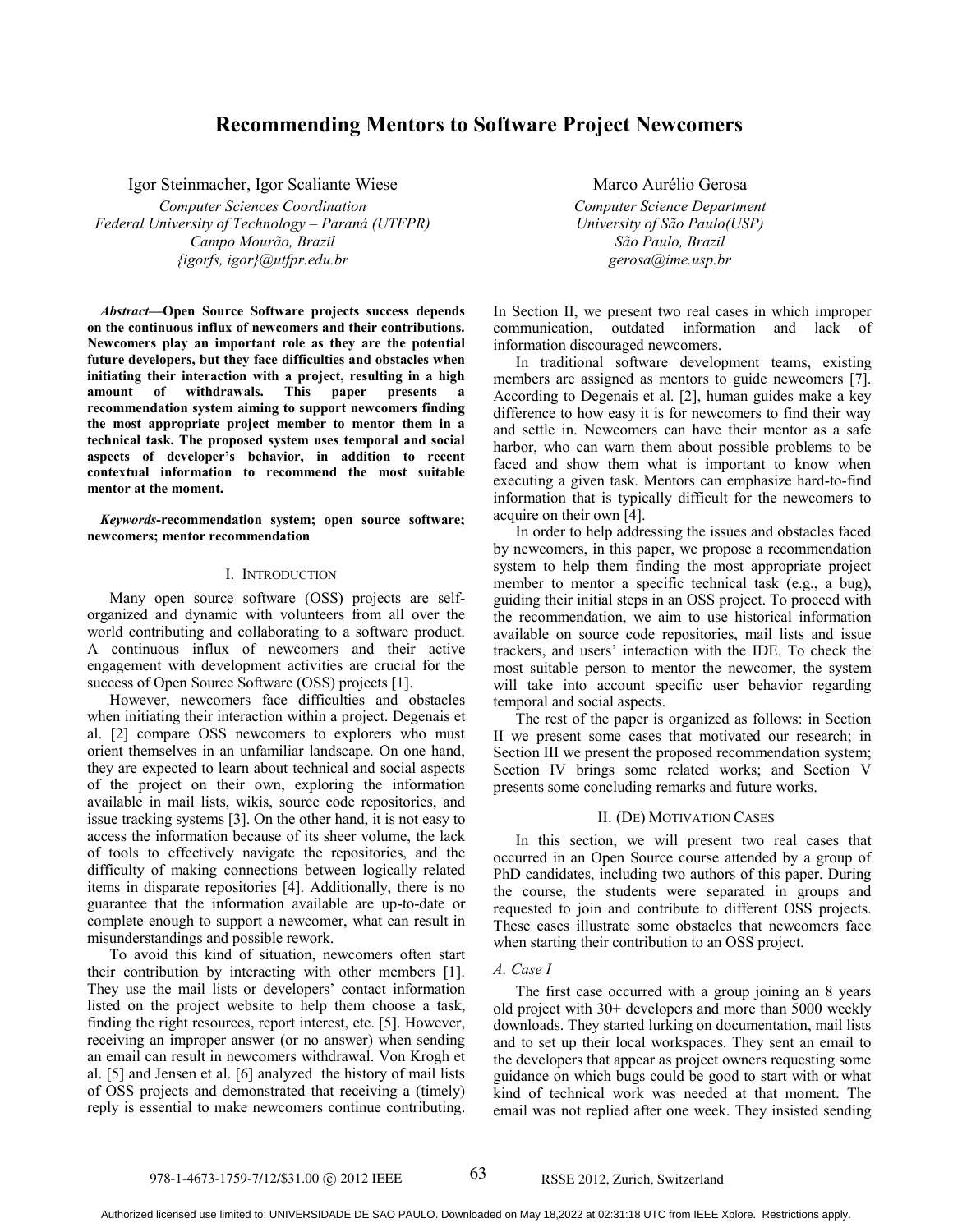another email and the day after they received a reply, that was not so helpful, apologizing for the delay.

The group started (by themselves) identifying some opened bugs and features that were apparently 'easy' to be addressed and analyzing the code to find out the classes and artifacts that needed to be changed. They selected an 'apparently small' feature request and implemented. But, when they started testing the feature, they found a shortcut key with the desired feature already in place. Although already addressed, the feature request information was outdated, with the status open, without any comment posted. After 2 months contributing, the group tried to address 12 features/bugs, however they found that 5 of them (42%) were already addressed, but the issues were not updated.

Another issue occurred when the group decided to start translating the software into their native language. They announced the translation in the open discussion forum (where translations to other languages were announced before). After 20 days working one member noted that the translation files had appeared on his workspace after pushing the changes from the central repository. Another contributor had already proceeded the translation. The forum thread announcing the translation did not receive any reply or comment. We contacted the committer and he said he does not even look at that forum and that the other translator contacted him in private and started translating.

We can see many demotivating facts that occurred in this case: emails not answered after a week could make the group withdraw; outdated information on the issue tracker made the developers waste time on an already existent feature and on checking each issue they pick to address; a message posted in a forum to announce a new translation was not read and resulted in concurrent work and wasted time.

# *B. Case II*

The second case was reported by a group that started contributing to a large, successful and well known OSS project. They have also faced some issues when initiating their work. When asking the owners and core developers about what kind of technical work could be done by newcomers they were directed to the project page and to a specific page presenting a step by step on how to start contributing. The guide, according to them, is very well structured and present valuable information

The newcomers followed the guide and decided to start fixing some bugs. At this point they found the same problem as the aforementioned group faced in Case I: outdated information when picking bugs to solve. They found many bugs tagged as good for newcomers, however some were already fixed, but still with 'open' status without any information regarding how it was addressed. They also wasted time on an already existent feature and on checking each issue they pick to address before thinking about the solution. Once again, newcomers became demotivated due to outdated information.

#### III. RECOMMENDATION SYSTEM TO SUPPORT NEWCOMERS

Newcomers have difficulty on guiding themselves in the middle of a huge amount of information, which they do not know if is up-to-date or not, and with no clues on who can provide them a timely answer when they face a problem. To address this problem we propose a system that recommends a project member who can act as a mentor for a newcomer in a given technical task.

The proposed system focus on newcomers that want to start contributing directly on the source code, implementing a bug fix or addressing an issue. We are not interested in recommending the most appropriated person to answer a question sent to a forum or mail list, but in recommending the most adequate person to provide support to a newcomer in a given task. It is worth to notice that we also do not intend to support or guide newcomers selecting an issue, but recommending a mentor for the issue they select.

When newcomers want to start their technical contribution to a project, they can do it choosing a bug or an issue they find appropriate (some OSS projects  $-$  e.g. Mozilla – already tag the issues as 'easy' during the triage). According to the issue selected, a mentor is recommended to the newcomer, enabling him to start an interaction with other project member. The mentor is a person who can advise the newcomer and provide some help for that specific bug or issue. The support provided can include indicating the artifacts to look at or to change, the documents that can offer support, indicating the most appropriate forum to deliver a question, and how to get the code into the repository.

To understand how the recommendation system works, we present the proposed high level architecture in Fig. 1. The recommendation process will be triggered every time a new issue is reported. All recommendations will be recalculated periodically for all the issues opened, to update the mentor according to the most recent interactions and events. The system will recommend the most appropriate mentor according to developers' technical, social and current interest scores. The system inputs are information coming from different sources. These inputs are analyzed to calculate the scores for each developer and recommend the mentors. In Section III.A we present details of the inputs and in Section III.B we detail the modules that handle these inputs and calculate the technical, social and current interest score.

## *A. Recommendation System Inputs*

In order to recommend the most appropriate mentor to an issue we will use as inputs the historical information and workspace information. Our goal is to recommend the most suitable mentor at that moment. By "most suitable", we mean that the system will recommend someone with skills that match the selected issue. However, our approach will also consider temporality of the interactions, and developers' social skills. We will use this information to check the recent activity of the developers to verify if they are still active and to verify their recent interests.

The historical information will be extracted from source code history, mail lists threads and issue tracker comments, like in other works found in the literature [8] [9] [4] [10]. The workspace context will be extracted from the stored developers' interaction events with the IDE, like in [11] [12].

The historical inputs enable to infer how developers and source code are related. From the **source code repository** it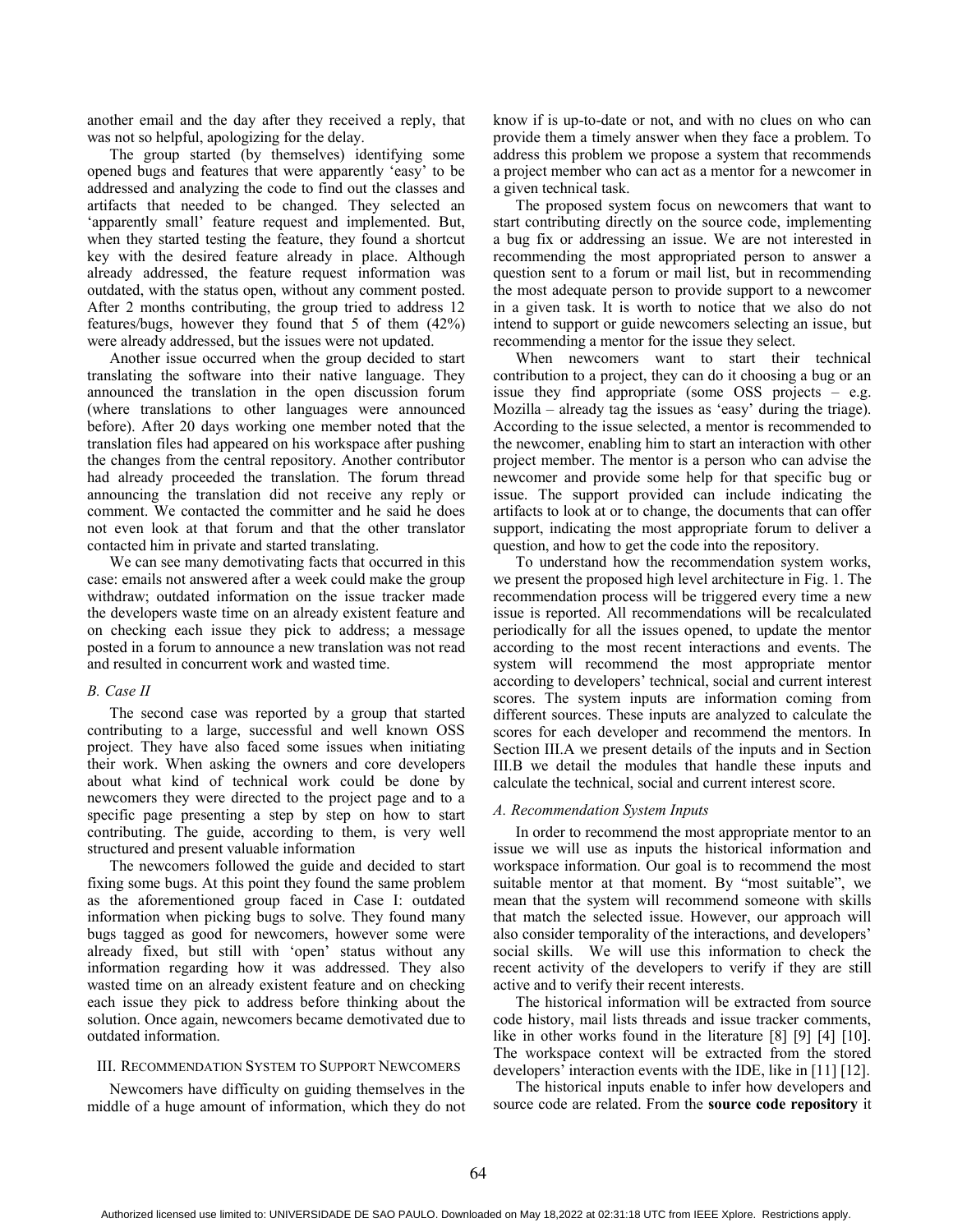

Figure 1. System high level architecture

is straightforward to extract the relationship among source code artifact and developer – '*who changed what'* – simply checking the history.  $_{\text{It}}$  is also possible to infer logical dependencies among source code artifacts by checking the co-changes [13] – '*which artifacts were changed and committed together*'. Also using the source code repository it is possible to gather implicit relationships among developers using the method proposed by Cataldo et al. [14] – '*which developers cooperated by changing related artifacts*'. The information from source code repository will be used to calculate the technical score. From the issue tracker we can extract the developers that collaborated – '*who collaborated with a task*' – and information from the comments and attachments, that will compose the technical score.

From **mail lists** and **issue trackers** comments it is possible to check the social relationship among developers – *'who talked to who'* – checking the threads and discussions. This information will compose the social score.

The **workspace information** enables us to be aware of the micro interactions among developer and artifacts – 'which artifacts had been locally handled by who'. In addition, it provides richer information, enabling one to measure how much effort a developer put in editing a given artifact (and in a project), what is the frequency that a developer work on a project, the "degree of interest" [15] in a file, what are the most accessed artifacts (even if not edited). This information will also be used to compose the developers technical score.

The workspace information can also be used to gather developers' recent activities, enabling to retrieve their current interest and the amount of effort spent with the project recently, even before they commit to a repository or report something in mail lists or forums. This will be the input used to calculate developers current interest score.

#### *B. Recommendation System Architecture*

The inputs presented will be further analyzed by the recommendation system modules to calculate the technical, social and current interest score. In this subsection, we will briefly explain how the modules handle the inputs to recommend the mentors.

**Relationship Analyzer**: This module is responsible for linking historical information from different sources. The links will be created by using text similarity and a set of heuristics. The heuristics to be used include textual analysis and bug report attachments to verify explicit references that links source code, messages and bugs. For example, it is possible to link specific commits with bugs verifying the existence of a bug identifier in a commit message. Also, in some cases a bug report can present a stack trace, enabling to check where the root of the problem reported is. The output of the relationship analyzer is a data structure that links items from different sources, as show in Fig. 2, enabling the system to infer the relationship issue x developer.



Figure 2. Links among items from different sources of information

**Temporal Analyzer**: The linked items will be then analyzed in order to make the recent relations more relevant than old ones. This will be made depreciating the older interactions and emphasizing recurrent interactions. For example, commits made in the current month will be considered fresh and their score will be fully considered.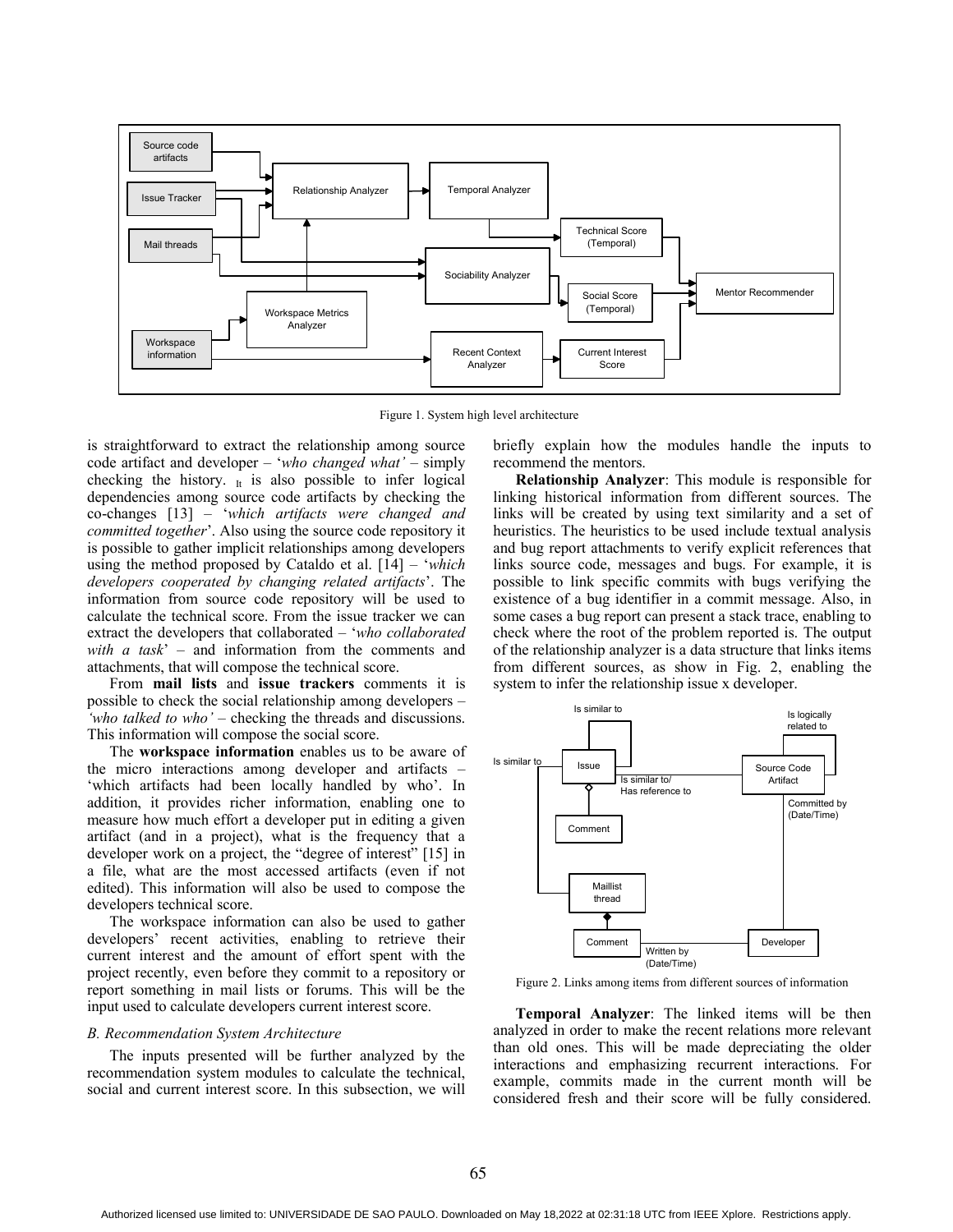Last month commits will have their score depreciated to 90%, commits made the month before last month will be depreciated to 80% and so on. If a developer commits a software artifact recurrently, this score of this interaction will be amplified. By analyzing the information temporally we aim to focus on recent and recurrent activities, enabling to find recent interests and developers that are currently active. It is worth noticing that the temporal analysis will be conducted only over the relations that involve developers.

**Sociability Analyzer**: This module is responsible for checking the social activity and skills of a developer. The goal is to verify developers who also contribute answering mail lists and posting comments on issue trackers. The output is a map linking developers and a sociability score that consider the amount and the temporality of comments.

**Workspace Metrics Analyzer**: This module will handle the data captured from developers' interaction with their integrated development environments (IDE). The events captured include editing, selecting and opening source code artifacts. These information will be used to calculate Micro Interaction Metrics [11], quantifying the complexity and intensity of developers' interaction activities such as browsing or editing of files. The metrics extracted mainly link developer and files regarding the effort and degree of interest [15]. The output will also be linked to the issues in the relationship analyzer module, since it can provide important information regarding the interaction between developers and source code artifacts.

**Recent Context Analyzer**: This module will be responsible for analyzing the information collected from developers' IDEs recently. The goal is to be aware of the developers' current activity level and their current interest (focus). This information can be used to fine tune our recommendation system. For example: recommending a currently active mentor can increase the chance of a timely response; recommending a mentor based on the current focus, can enhance the chance to choose a developer currently interested on a related issue or feature; dismissing developers with low recent activity level can avoid newcomers to have a non-replied email.

**Mentor recommender**: This module is responsible for combining the information generated by Temporal Analyzer, Sociability Analyzer and Recent Context Analyzer, classifying developers according to their scores and recommending the most suitable mentor for an issue at that moment. The most suitable mentor will be the developer that presents the best combination of current interest, social and technical skills.

# IV. RELATED WORKS

There are many works in the literature that deal with the person recommendation in software engineering. Most part focus on recommending experts in a given subject or artifact.

Expertise Browser (ExB) [16] is a tool that uses the concept of Experience Atoms (EAs) to represent the expertise unities gathered from source code repositories. EAs are used to generate a sociotechnical network involving the relationships among artifacts, people, and tasks. It is used to identify experts and trace their relationships.

SmallBlue [17] uses social networks extracted from email messages and instant messenger to rank the experts. The analysis is performed by associating names and topics extracted from the messages. The experts search is made via web, where a user can provide a subject, and the system generates an ordered list with the experts on that subject.

STeP IN [8] recommends developers with expertise in a specific Java class or method analyzing the source code and mail contacts. When a question about a piece of code is sent to the mail list, the system forward the message to a set of developers that are expected to answer the question. To choose the experts the tool check the developers who had already being in touch with that artifact and the social network of the developer who asked the question.

Conscius [9] also aims to facilitate access to experts on a given software project. The ranking of the experts is made by mining the SCM change history and archived mail threads. The tool analyzes the content of the communication to improve the usual recommendations based on the source code history and the relationship between the source code.

Codebook [18] is a tool that generates a social network from source code repositories, documentation and messages. Links are established between activities (work items), their artifacts, and developers involved. The resulting network can be consumed by tools, such as the Hoozizat [18], a web search portal to search for specific experts on features, APIs, products, or systems.

Emergent Expertise Locator (EEL) [10] also aims to recommend experts on a given subject. It uses the change history of source code to rank the experts of a given artifact. To sort the experts, the tool makes use of the coordination matrix proposed by Cataldo et al. [14].

None of the approaches proposed to recommend experts focus on the retention of newcomers, focusing on finding out experts in a given artifact or subject, based on historical perspective. Other than this, they do not look at messages temporality to verify the recent interests and activity to check who the 'most suitable person at the moment' is. Additionally, in our proposal we aim to use developer's workspace contextual information, to make recommendations more specific [19].

We also found in the literature a recommendation tool called Hipikat [4], that aims to support newcomers by building a group memory using source code, email discussions and bug trackers. The user proactively request recommendation based on existent artifacts. Hipikat returns a list of source code, mails messages and bug reports that present are related to the queried artifact. This is the closest approach we encountered, but it differs from ours because in our approach we believe that a human mentor can be more helpful than providing a set of artifacts (that not necessarily are up-to-date) to support user actions.

Our work is also related to researches that studies OSS projects joining process, and the importance of newcomers to OSS projects. Von Krogh et al. [5] conducted a qualitative study over Freenet project and proposed the concept of a "joining script" for new developers joining a community. They emphasize the importance of newcomers, noting the